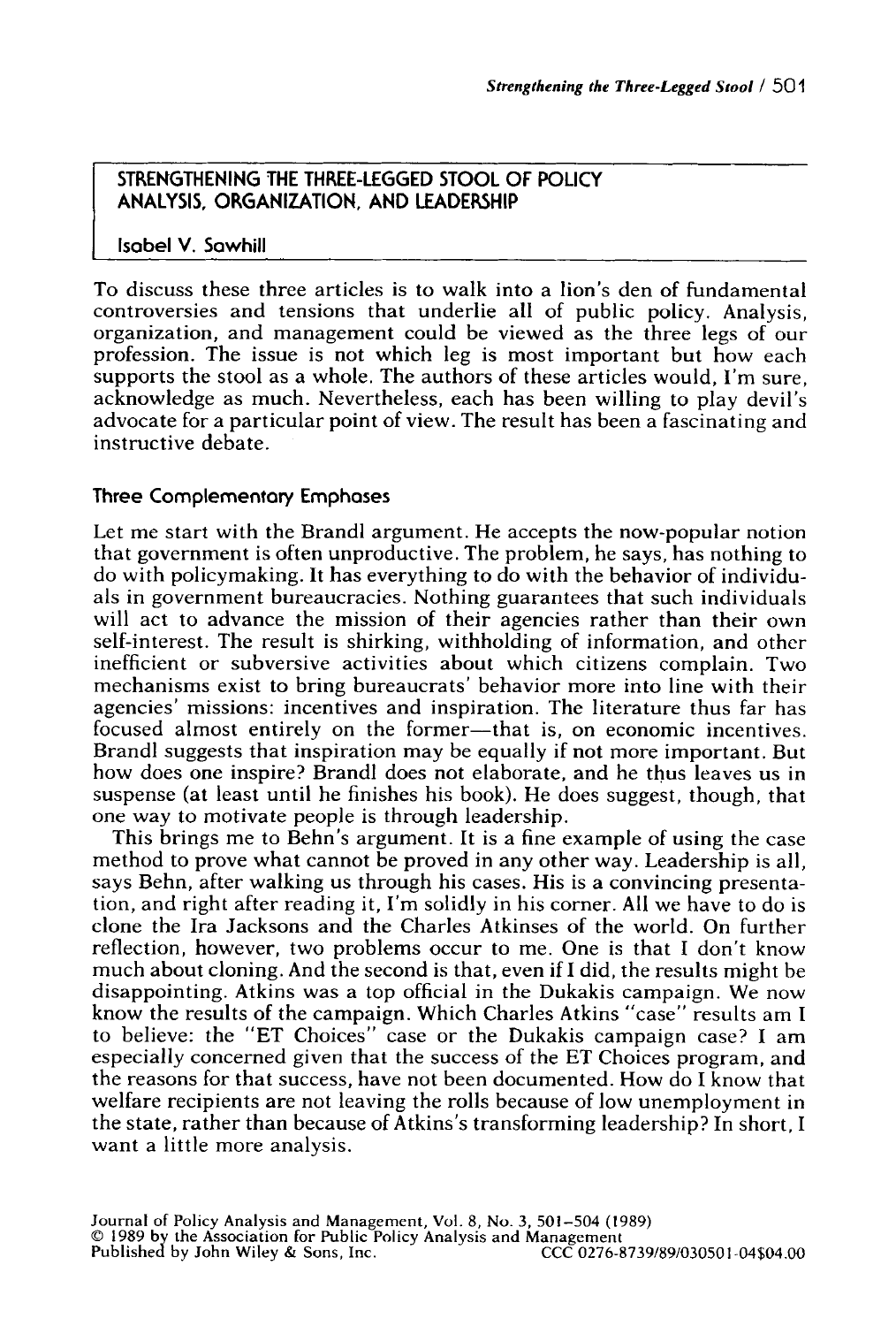Enter Quigley and Scotchmer. From their clever title, one thinks, they are going to argue that organizations and leadership count less than analysis. I'm eager to hear this argument. I imagine that they will tell us that one good piece of analysis can have more impact on social welfare than a million Ira Jacksons. More formally: that the expected marginal social value of more investment in analysis is much greater than the expected marginal value **of**  greater investment in understanding organizations and their leaders. But no. For most of the article, they instead tackle a strawman—the argument that a leader's hunches or a bureaucracy's imperatives are better bases for decision making than careful analysis. But neither Behn nor Brandl has ever argued such a position. Their position is that analysis is necessary for good outcomes, but not sufficient. Put a little differently, choosing policies is necessary but not sufficient. Those policies must be sold and implemented. In fact, Quigley and Scotchmer give **us** case after case where the analytically correct policy for achieving some objective is known but has not been adopted politically. It is this political gap, and its first cousin, the implementation gap, that cries out for more analysis-not the policy alternatives themselves. *So* I imagine Brandl and Behn would argue. And **I** would agree.

**So** far, in reacting to each article, **I** have ducked the larger questions posed by all three. *So* let me now provide some more general comments. First, the Brandl-Behn views of the world are not all that different. They contrast more with the analytical view than with each other. Second, their views are, in my opinion a healthy antidote to more conventional approaches. We as a profession have become preoccupied with analysis. This is not **to** say that analysis is unimportant—only that we may have run it into the ground.

But before we jump on the Brandl-Behn bandwagon, as interesting as it is, let's consider some of the difficulties.

The first problem is that current thinking about organization and about leadership is far less systematic than thinking about how to do good policy analysis. Policy analysis is well grounded in microeconomic theory. Scholarship about leadership and organization seems ungrounded in much **of**  anything. In making such a statement, I may be showing my own ignorance, but neither paper has enlightened me on this front. **As** an earlier "Insight" put it, "conducting a literature search in this area is more like joining a fruit of the month club than like enlisting in a quest for enduring truths."'

I have dipped into the literature on leadership myself—having edited a book this year with that much overused word in its title.<sup>2</sup> What I found was pretty much a wasteland. John Gardner is a very wise man, but his writing on this topic has no bite. James MacGregor Burns **is** much better because he tries to relate leadership to the literature on developmental psychology in an interesting, and to me somewhat convincing, way. Indeed, if we are to pursue these issues further we will all need a much better grounding in psychology.<sup>3</sup> I have never doubted that Kenneth Boulding was right when he said the economist's indifference curve was immaculately conceived. But if preferences can be shaped by leadership or other factors, we need to understand how.

**A** second problem with jumping on the organization bandwagon is that it is either a profound indictment of our entire economic and social system or else it is a very manageable problem. Let me explain. The issue turns on whether there are important differences between public and private organizations. If, on the one hand, we assume that private organizations are more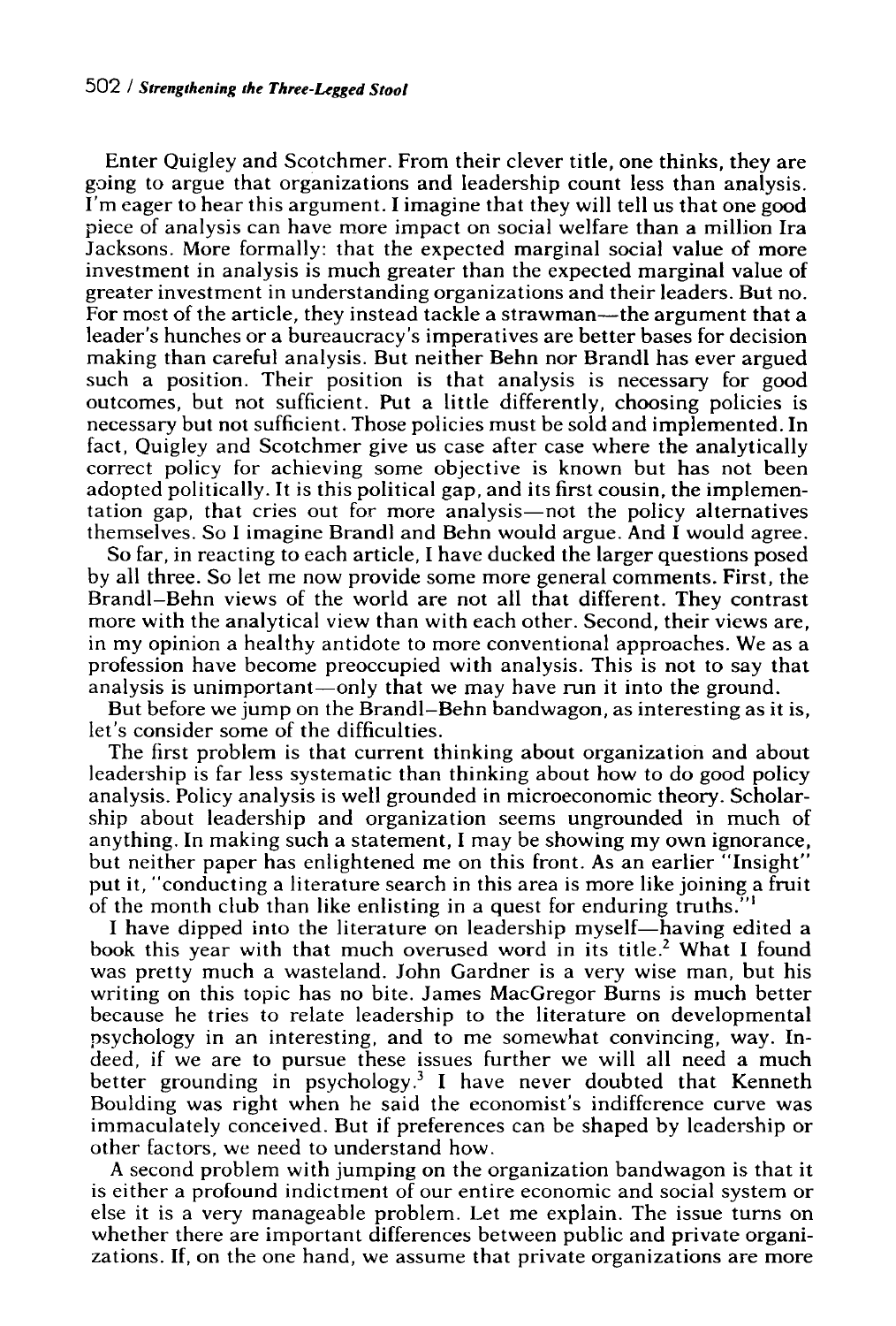efficient than public ones for some reason, then the solution would be to combine *public* financing with *private* delivery of services. Proposals to do so are legion, including everything from education vouchers to the contracting out of prison services or garbage collection.<sup>4</sup> On the other hand, if we assume that private organizations are just as inefficient or poorly led as public ones, then we are talking about a major overhaul of all of our institutions-not just those in the public sector. My own guess is that the variation within each sector is just as large as the variation between them.<sup>5</sup> If so, we are talking about nothing more or less complicated than how to motivate people to be more productive. That's a tall order.

### **Toward Synthesis**

Can one synthesize these perspectives? Two recent papers have observed that, in comparison to the older area of public administration, the newer field of public policy analysis and management treats bureaucrats and other officials more as decision makers and less as passive agents.<sup>6</sup> This shift flows directly from the microeconomic paradigm of choice. People have options which should be weighed against a variety of criteria so rational action can be taken.

But is this more active view realistic? Can even the most junior member of the team be so empowered? At a psychological level, **1** think the answer is yes. My thesis is that ineffecitve organizations give people no real choices. Without choices, they become bored and lose the sense of personal efficacy that is essential for self-esteem and energetic action. Managers or administrators who simply give orders or set up repetitive systems fail to understand this. True leaders, by contrast, help to define and articulate the criteria to guide individual choices. These criteria can be very demanding as long as they are consonant with people's personal values. And when a group adopts these values, mainly as a result of their successful articulation by a good leader, they can also create Brandl's sense of community.

In conclusion, **I** am left with precisely the tension I began with: The left-hand side of my brain tells me that analysis and its lessons are logical, rational, and academically respectable. Its right-hand side tells me that organization and leadership are important even if their workings are as yet only dimly intuited. I salute those who are listening to their right brains and, at some academic risk, have begun researching these little-understood areas. We all stand to benefit in the long run from their efforts.

*ISABEL V. SAWHILL is a Senior Fellow at The Urban Institute, where she heads the Center on Changing Domestic Priorities; she is also the immediate past president of the Association for Public Policy Analysis and Management* 

# **NOTES**

- **1.** John **K.** Clemons, "Classical Management Strategies **for** Public Administrators," *Journal of Policy Analysis and Management* 5 (Winter 1986): 373-377, **p.** 373.
- **2.** Isabel *V.* Sawhill. ed., *Challenge to Leadership* (Washington, *D.C.:* The Urban Institute Press, 1988).